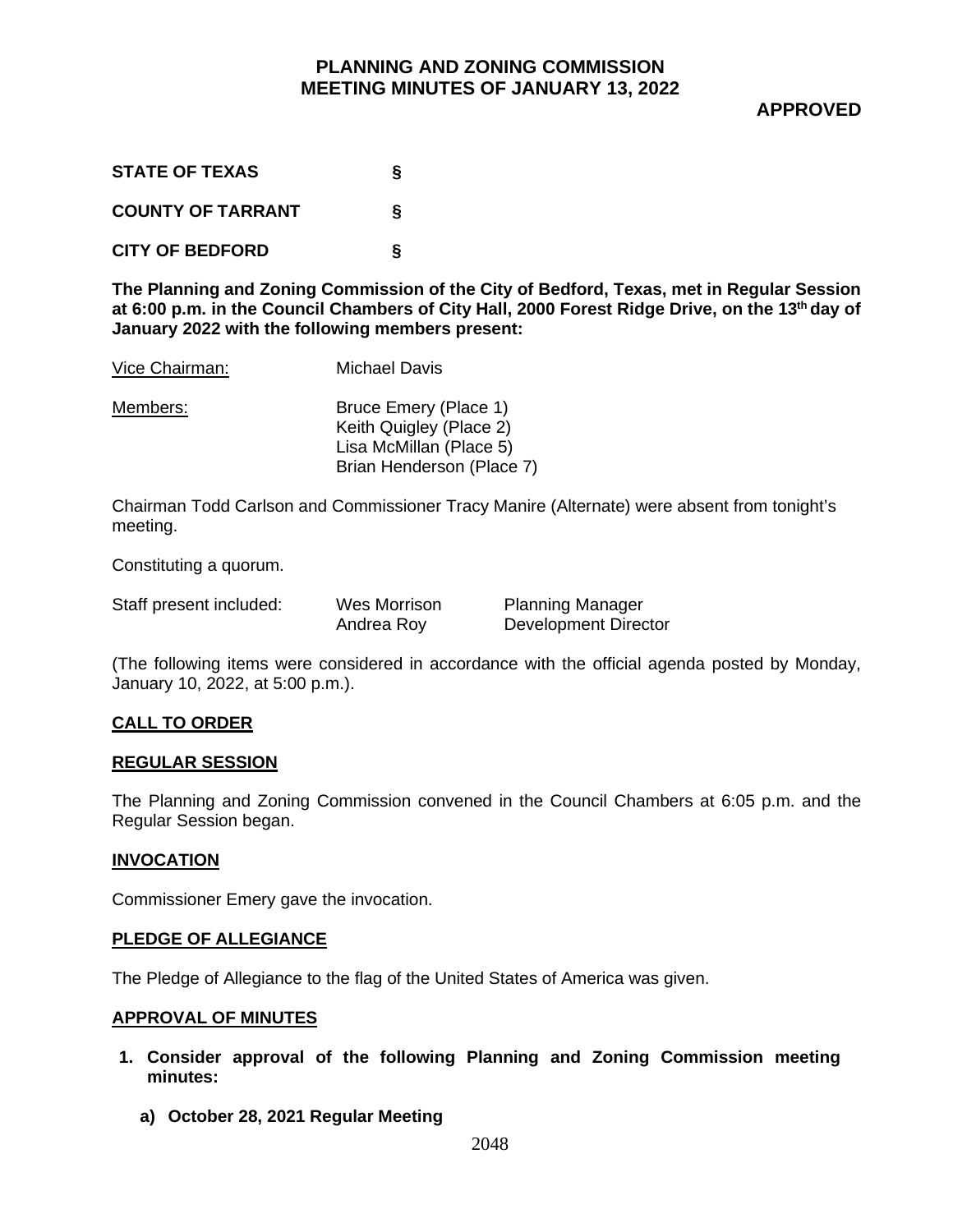Motion: Commissioner Emery made a motion to approve the meeting minutes of October 28, 2021, correct as written.

Commissioner Quigley seconded the motion, and the vote was as follows:

Ayes: 4, Nays: 0, Abstention: 1

Motion approved 4-0-1. Vice Chairman Davis declared the October 28, 2021 meeting minutes approved.

### **b) November 16, 2021 Special Called Meeting**

Motion: Commissioner McMillan made a motion to approve the meeting minutes of November 16, 2021, correct as written.

Commissioner Henderson seconded the motion, and the vote was as follows:

Ayes: 5, Nays: 0, Abstention: 0

Motion approved 5-0-0. Vice Chairman Davis declared the November 16, 2021, meeting minutes approved.

#### **PUBLIC HEARINGS**

**2. Conduct a public hearing and consider making a recommendation to City Council regarding Zoning a Specific Use Permit to allow the expansion of a church property, legally described as Lot 2, Block 1 of the St. Vincent's Addition, commonly known as 1717 Schumac Lane, Bedford, Texas, and consisting of 3.742 acres. The property is generally located on the north side of Schumac Lane, east of Forest Ridge Drive. (PZ-SUP-2021-0000092)**

Vice Chairman Davis recognized Wes Morrison, Neighborhood Services/Planning Manager.

Wes presented Zoning Case PZ-SUP-2021-0000092 which is a request to amend an existing Specific Use Permit (SUP) to allow the addition of an 8,300 ft<sup>2</sup> sanctuary and 7,800 ft<sup>2</sup> classroom and fellowship hall space.

The property is currently zoned R-75, which is a minimum lot size of 7,500 ft<sup>2</sup>. The future land use designation for the property is schools, churches and semi-public. In 2015 the City Council approved the existing SUP which allowed for the construction of a 17,500 ft<sup>2</sup> religious facility. Wes presented a color-coded proposed site plan showing the existing building, the new sanctuary space, and the fellowship hall/classroom space.

The original 2015 SUP included a 20-foot landscape buffer on the side and rear of the property, the applicant intends to improve and maintain that buffer which equates to a total landscaped area of 23%, or 3% over the requirement of 20%. The applicant is providing 39 additional parking spaces, to total 192 parking places, well over the 153 parking spaces required for this use. Wes presented a building elevation drawing of the proposed sanctuary and pointed out that the newest drawing submitted by the applicant includes a dome at the top of the building.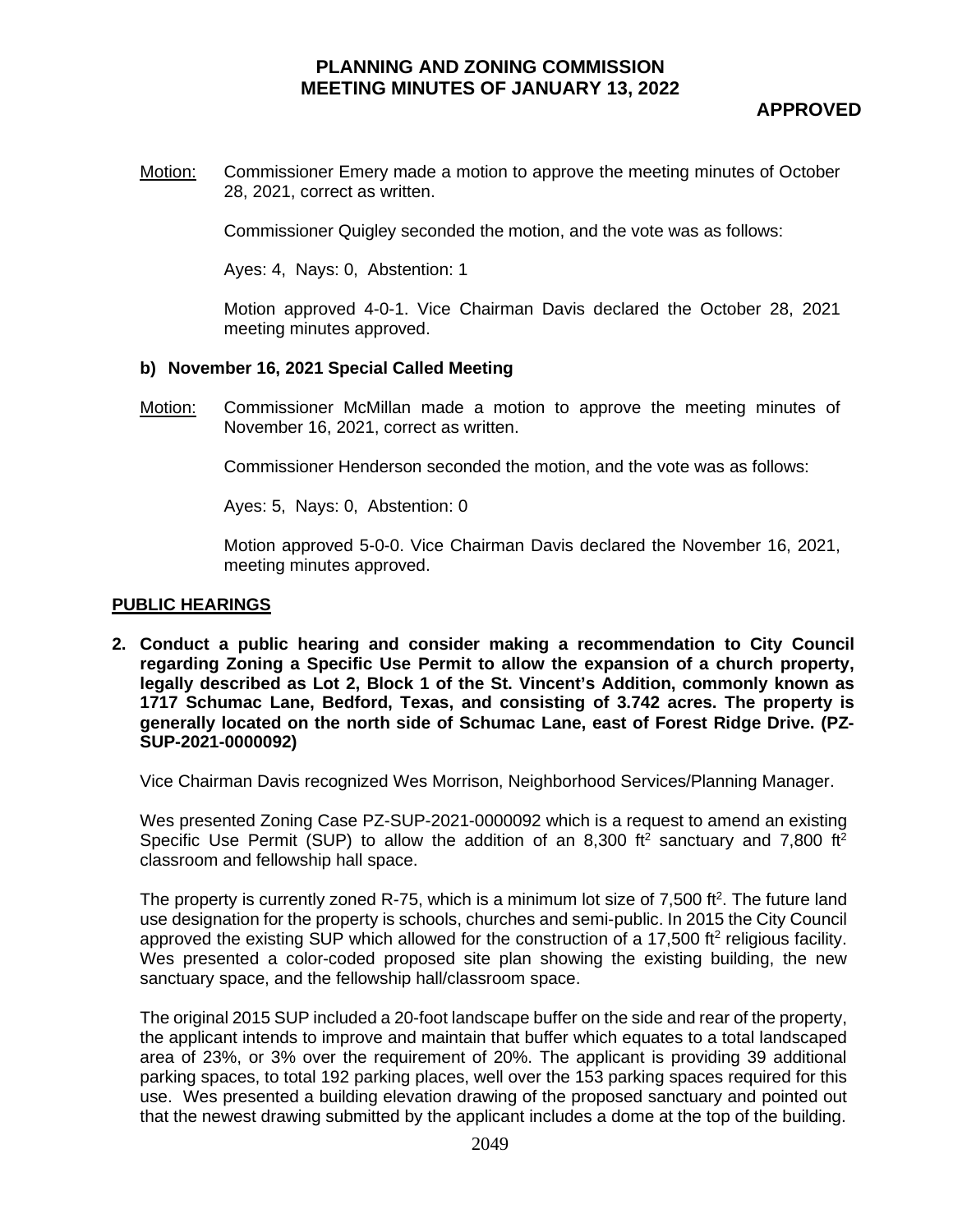# **APPROVED**

Wes stated that the purpose of the Specific Use Permit (SUP) process is to make sure that sites are developed in manners compatible with surrounding areas. The surrounding land uses to this property are multi-family to the north, single-family to the east and to the south, and another religious facility to the west.

Public notices were sent to thirty-five (35) property owners within 200 feet of the site. One (1) written response in favor of the request was received, along with a list of 13 letters in favor of the request that the applicant provided just prior to the meeting.

The Commission asked about the boundary fence that will be on the side that faces Autumn Chase, and the back side that faces the apartments. It is a six-foot-high wood privacy fence. Since this is an amendment to the original SUP, can it be required that it be a six-foot-high masonry fence on both those border boundaries?

Wes replied that the Commission can place that condition on this request if needed. The original SUP was approved with the requirement of a six-foot-high wood privacy fence, but since they are making changes to the site, the Commission can place a new condition on the new SUP.

The Commission asked about lighting and that the photometric grid submitted does not show light calculations to the bottom side of the property and asked what the light spillage is going to be to the Autumn Chase residential side?

Wes replied that it is shown on the photometric plan as being 0.1 spillage at the property line, and that is all they are required to show – what is at the property line, not what is going past the property line.

Vice Chairman Davis asked the applicant to come forward and address the commission.

Awad Eskander, 1112 John McCain Rd, Colleyville TX 76034 – Mr. Eskander is the architect and designer of the proposed new building. Mr. Eskander provided an overview of the 2015 SUP process and the church's efforts to not only meet but exceed the City's ordinance requirements and be a good neighbor. Additional landscape buffer, additional parking spaces and 8-foot-stained cedar fence versus the 6-foot-high privacy required per the SUP was installed and still looks good to this day. Mr. Eskander requested that the fence requirements in the original SUP should be maintained, or an exemption from the possible masonry fence condition be granted, as Mr. Eskander explained it may cost well over \$350K to do the two sides in masonry fencing, and fears that may cancel the project if it becomes a requirement in the SUP. Mr. Eskander reiterated that they are good neighbors, they did what was required of them in 2015 to build the new fence above what was required, and that the church spends a lot of money annually to keep it in good shape.

Mr. Eskander added that the reason they have a dome on top of the building is because traditionally in Egypt, there are no forests so there is no timber. They use load-bearing adobe brick to build their buildings with walls and domes and it is traditional to have a dome on top of the church. Inside the dome, they have a huge mural of Christ, so it is nice to see the presence of Christ with his congregation inside the church. It is a nice feature. They also use gold leaf in the iconography, they use Egyptian artwork inherited from the ancient Egyptians and adopted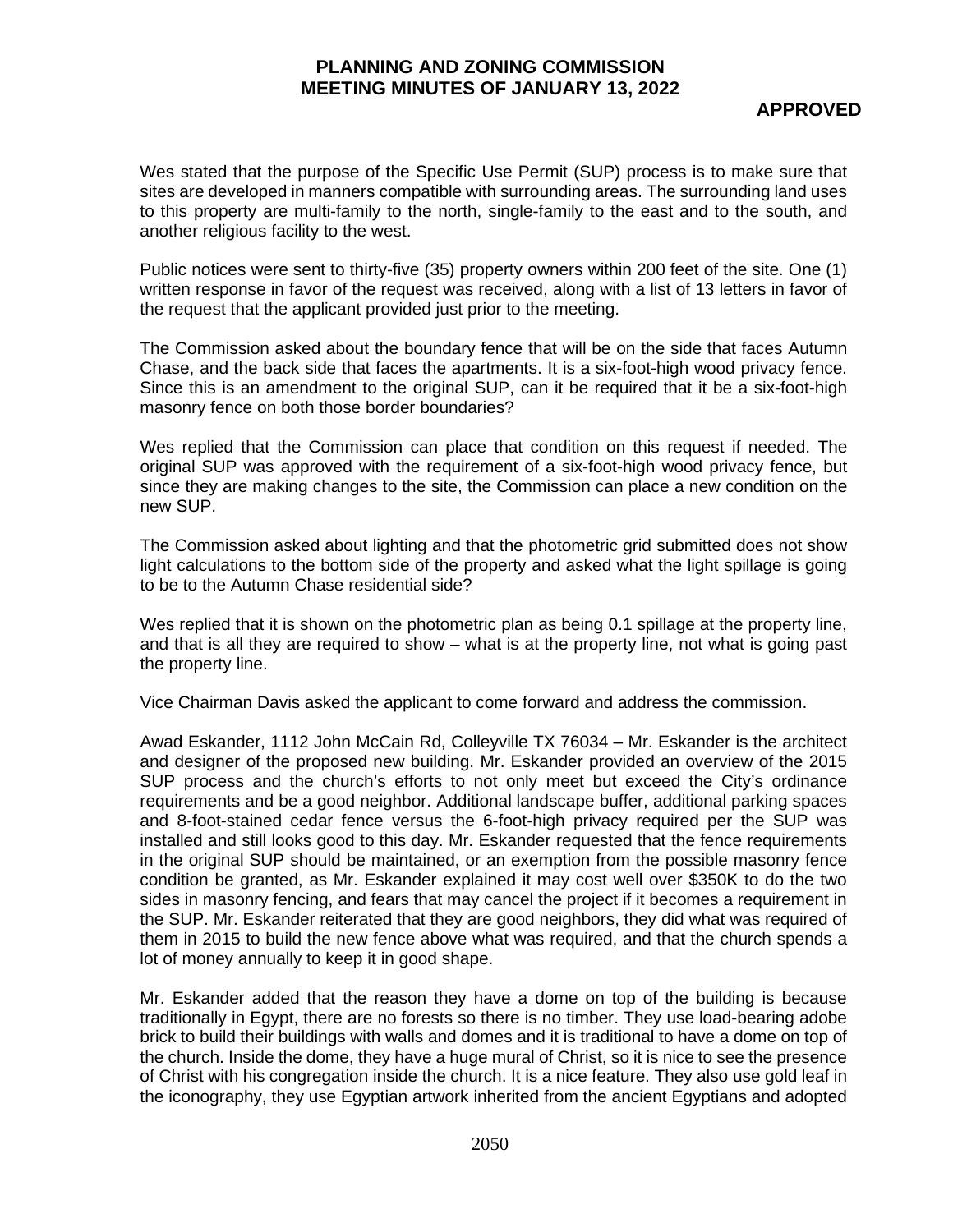# **APPROVED**

in the Christian church. So, it is nice to have a building like that in Bedford. You walk in and it is like you are walking into a museum, an ancient Egyptian museum.

The Commission asked about the height of the building in the back corner facing to the east.

Mr. Eskander replied that the building facing east will be only one-story, 30 feet high. The future addition will be two-story and will also be 30 feet high, so they are still below the maximum height allowed.

The Commission asked about the parking and mentioned that it does not appear have parking to the back of the proposed building.

Mr. Eskander stated that they are adding parking to the north towards the apartments, to serve both the fire lane to loop around and to serve as additional parking so they are never short on parking on the property.

The Commission asked if they are losing some of the original parking due to the new building and just supplanting it with parking to the back?

Mr. Eskander stated that the one building will eat four of their existing parking spaces, and two more may be lost but that is the only loss of parking as they have added additional parking all the way around so there is plenty of parking spaces on the property.

The Commission asked if there is parking backing up to Autumn Chase residential.

Mr. Eskander stated that there is no additional parking backing to the Autumn Chase neighborhood and while there is an entrance on that side it is not a main entrance, so it does not generate a lot of activity. Mr. Eskander also mentioned that the church does not have school during weekdays and that they only operate Saturday evening for vespers and liturgy and on Sunday mornings, and usually, by 1:00 p.m. everyone is gone.

Vice Chairman Davis opened the public hearing at 6:22 p.m.

Nasser Faltaous, 1409 Danielle Dr, Bedford 76021 – Mr. Faltaous is a Bedford resident (for 12-years) and came forward in support of the case being considered. Mr. Faltaous states that one of the reasons he chose to move to Bedford was for his family to attend this church. His family is traditionally very close to their Egyptian church, and their Coptic Orthodox Church, and this is one of the reasons he loves Bedford. Mr. Faltaous states that he has friends at the church, and can walk the to the church, or get there by vehicle in just a couple of minutes.

Vice Chairman Davis closed the public hearing at 6:34 p.m.

The commission discussed whether the fence requirement in the original SUP can remain as is, must the site now have to comply with city ordinance to be of masonry material. Mr. Morrison stated that the six-foot-high privacy fence (which was built above standard to 8-foot-high and stained) is already in place with the current SUP, but because the applicant is requesting to amend the original SUP, the Commission does have some latitude to add conditions if desired. However, the masonry requirement does not apply to this situation. The commission agreed to leave the fence requirement as was stipulated by the original SUP.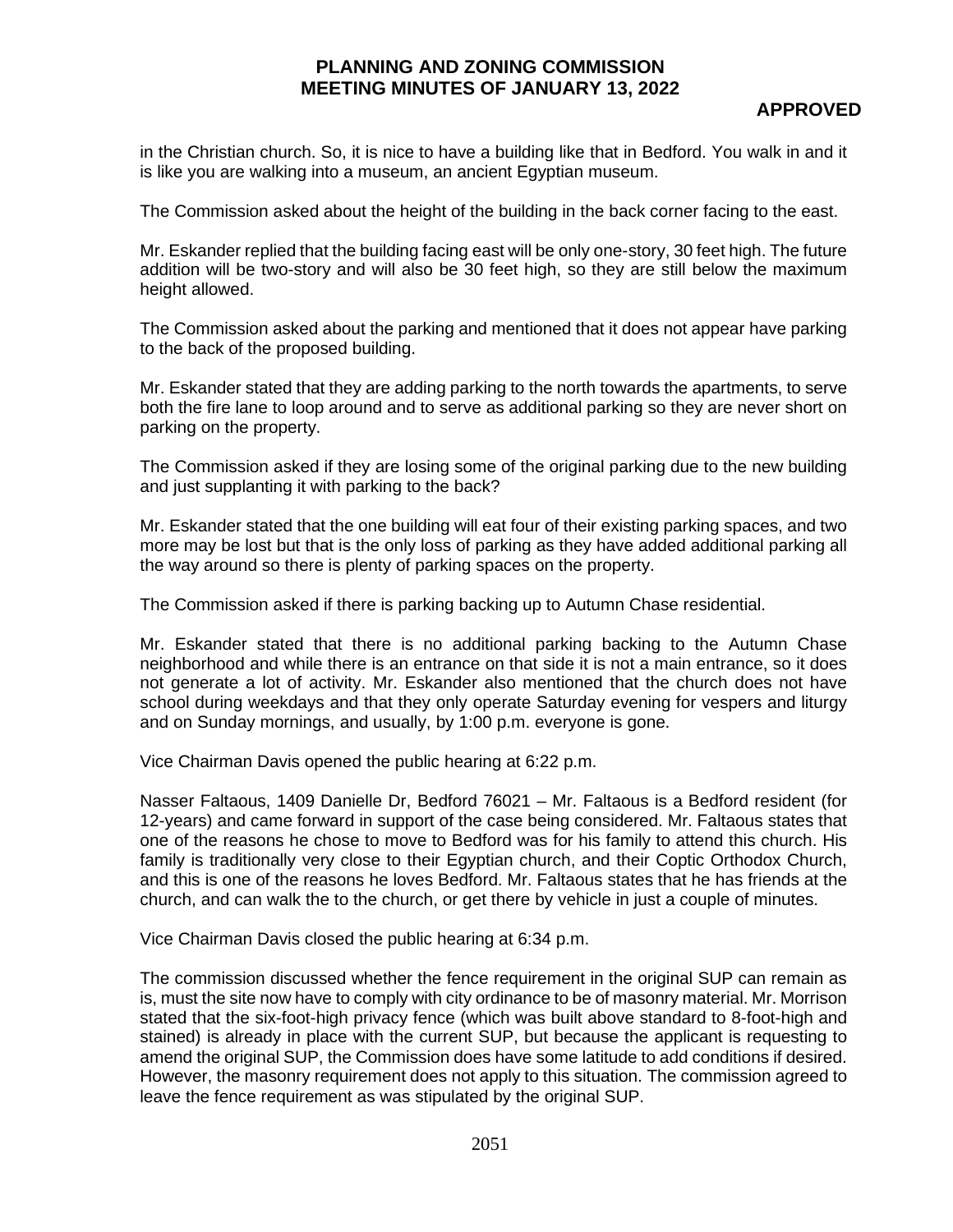**APPROVED**

There being no further discussion, a motion was made.

Motion: Commissioner Quigley made a motion to approve Zoning Case PZ-SUP-2021 - 0000092) as submitted.

Commissioner McMillan seconded the motion, and the vote was as follows:

Ayes: Vice Chairman Davis, Commissioners Emery, Quigley, McMillan, Henderson Nays: 0 Abstention: 0

Motion approved 5-0-0. To be considered by City Council on February 8, 2022

**3. Conduct a public hearing and consider making a recommendation to City Council regarding a text amendment to Section 1.2.B of the Zoning Ordinance, entitled "Definitions" and Section 3.2.C of the Zoning Ordinance, entitled "Permitted Uses" as they pertain to the regulation of Short-Term Rental uses. (PZ-Zoning Amend-2021-50069)**

Vice Chairman Davis recognized Wes Morrison, Neighborhood Services/Planning Manager.

Wes presented Zoning Case PZ-Zoning Amend-2021-50069 which is a request to conduct a public hearing and consider making a recommendation to City Council regarding a text amendment to Section 1.2.B of the Zoning Ordinance, entitled "Definitions" and Section 3.2.C of the Zoning Ordinance, entitled "Permitted Uses" as they pertain to the regulation of Short-Term Rental uses.

In October 2021, the City Council approved an ordinance establishing regulations for shortterm rental units that require short term rentals to be allowed in only single-family zoning districts. This agenda item adds the zoning change to the zoning ordinance, as there has been no short-term rental use defined in the ordinance to date.

This action is an update to Section 1.2.B, "Definitions" to add the Short-Term Rental definition, and update to 3.2.C, "Permitted Uses", adding Short-Term rentals as appropriate. For reference the definition recently passed by City Council –

*Short-Term Rental – means the rental for compensation, of any residence or residential structure, or portion of a residence or residential structure, located within a zoning district*  where the residential use is lawful, for the purpose of overnight lodging for a period of *not more than thirty (30) days. A Short-Term Rental is also known as a tourist home or tourist house, but shall not include a hotel, motel, extended stay hotel/motel, boarding house, or rooming house.*

Wes reminded the commission that short-term rentals are the less than one-month rentals that typically occur in single-family dwellings and are commonly advertised on Airbnb, VRBO and similar services.

Vice Chairman Davis opened the public hearing at 6:32 p.m.

Vice Chairman Davis closed the public hearing at 6:32 p.m.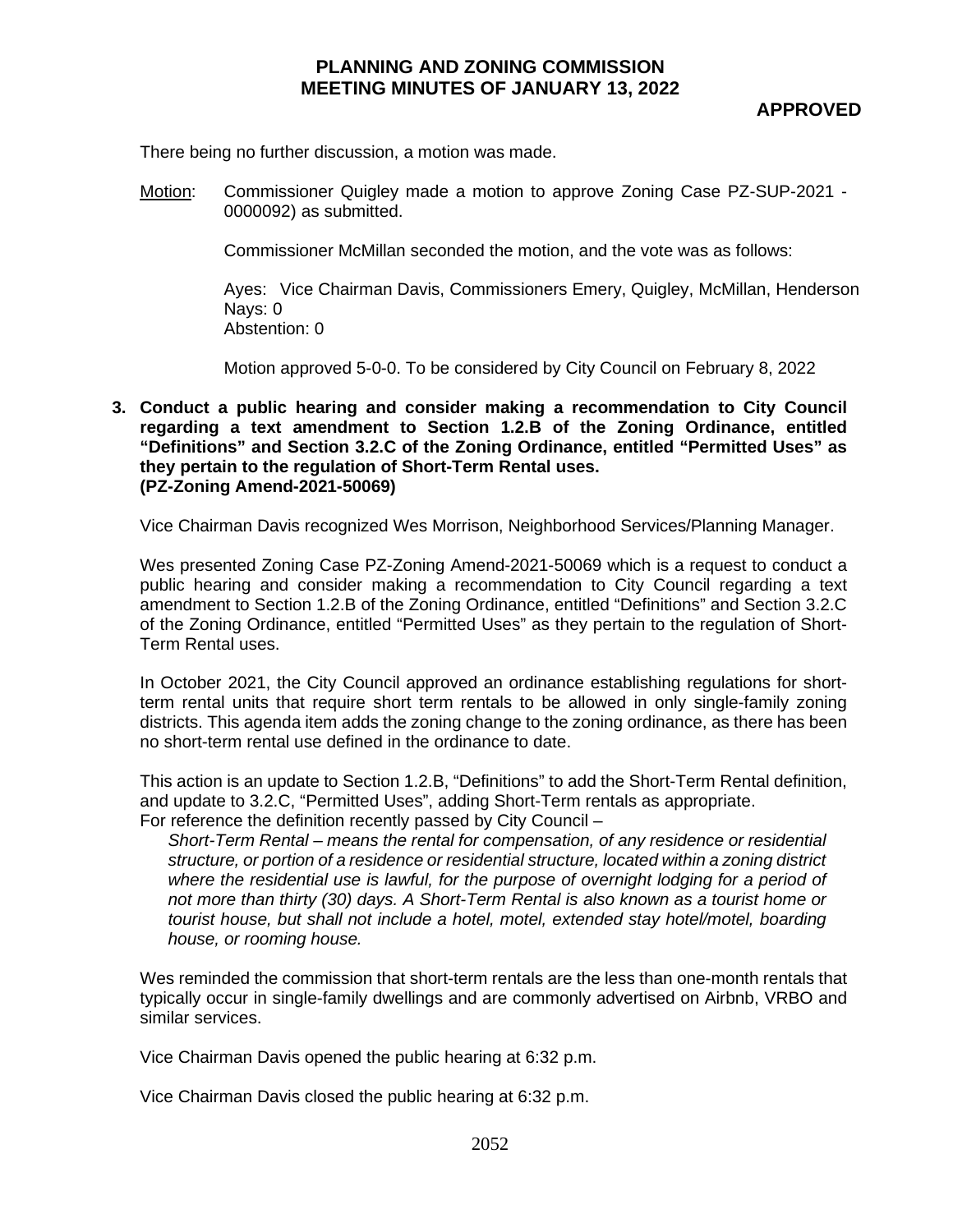**APPROVED**

There being no further discussion, a motion was made.

Motion: Commissioner McMillan made a motion to approve Zoning Case PZ-Zoning Amend-2021-50069 as submitted.

Commissioner Quigley seconded the motion, and the vote was as follows:

Ayes: Vice Chairman Davis, Commissioners Emery, Quigley, McMillan, Henderson Nays: 0 Abstention: 0

Motion approved 5-0-0. To be considered by City Council on February 8, 2022

### **4. Conduct a public hearing and consider making a recommendation to City Council regarding a text amendment to Section 3.1 of the Zoning Ordinance, entitled "Schedule of Permitted Uses" specifically related to the use of Group Home. (PZ-Zoning Amend-2021-50071)**

Vice Chairman Davis recognized Wes Morrison, Neighborhood Services/Planning Manager.

Wes presented Zoning Case PZ-Zoning Amend-2021-50071 which is a request to conduct a public hearing and consider making a recommendation to City Council regarding a text amendment to Section 3.1 of the Zoning Ordinance, entitled "Schedule of Permitted Uses" specifically related to the use of Group Home. (PZ-Zoning Amend-2021-50071).

Group Homes are currently defined in the ordinance as primarily a use that is required to be licensed by the state; no more than six people residing in the single-family dwelling; and keeping a family-like environment that provides either care, education, or some type of participation in a community activity. This classification includes foster homes, homes for seniors and maternity homes. This classification does not include homes for alcoholism or drug abuse rehab, or work release facilities for convicts.

The current ordinance requires for all group homes to have a Specific Use Permit (SUP). Over the past year, there have been inquiries about group homes, and there have been challenges in legally requiring the SUP requirement. The purpose of the text amendment being presented is an attempt to keep Bedford's group home situation in compliance with fair housing laws.

In response to a question by the Commission asking to confirm if a zoning case for a SUP for a group home had recently gone through, Ms. Andrea Roy, Development Director, replied that there was a case not too long ago that went through the SUP process prior to Wes, Andrea and our current law firm being on staff. It did go through, and it was approved. The purpose of this text amendment is to align with state federal law by removing the requirement for a SUP from the ordinance as the city cannot regulate these types of uses outside of a land use perspective and as far as compatibility in the neighborhood. The only thing that can be considered would be the same as a typical residential home - are they making noise or creating a nuisance, or is there a parking issue? It must be considered the same as a straight residence. Ms. Roy added that the facilities are still requested to register with the city to bring awareness that several individuals live in a home together in a group format.